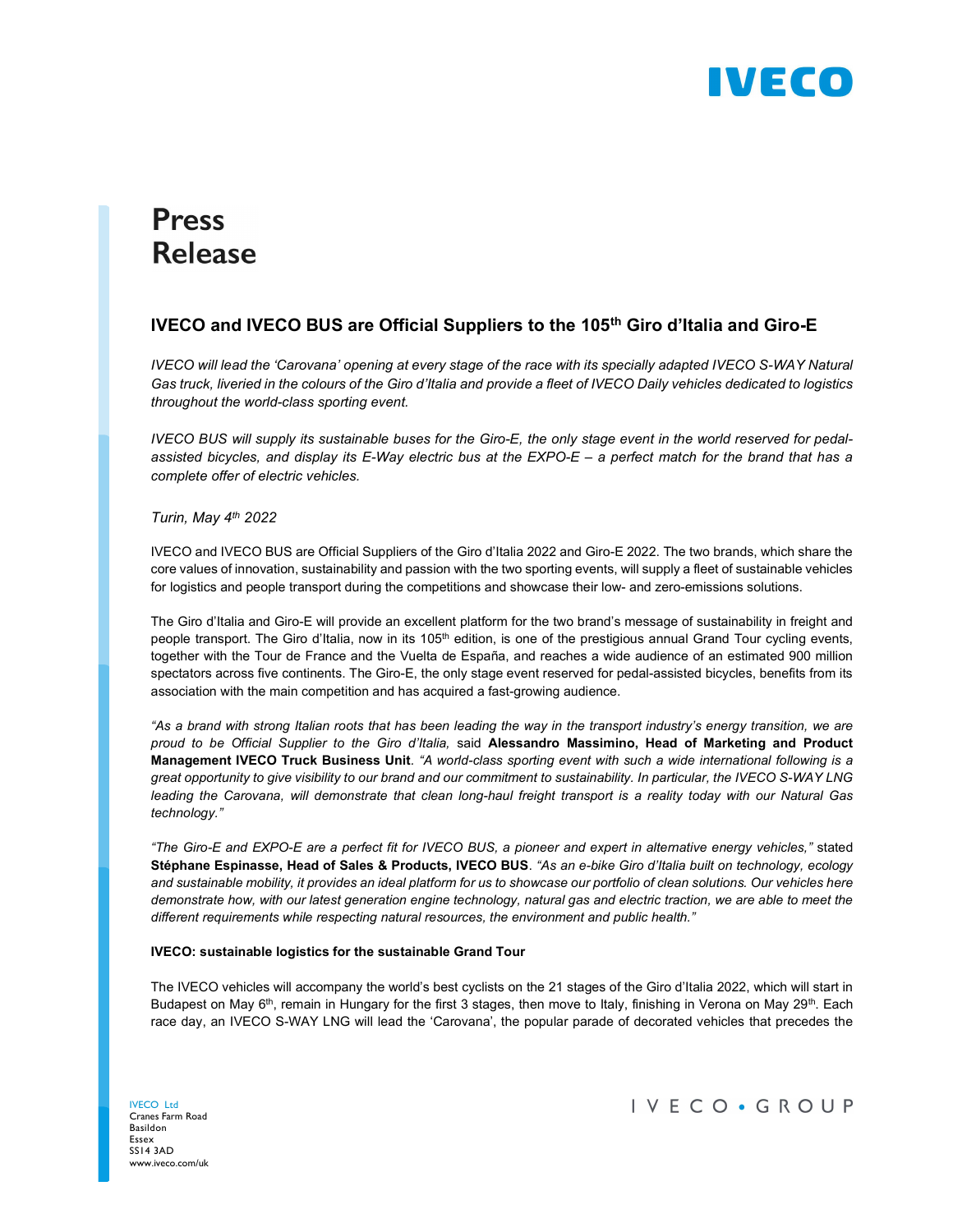

riders, creating a festive atmosphere with entertainment and music. IVECO's lead truck, specially adapted for the event and bearing a livery designed for the event in the pink colour of the Giro d'Italia, is a clean-running vehicle powered by Liquefied Natural Gas (LNG). By leading the Carovana on the 21 stages across Hungary and Italy, the IVECO S-WAY LNG will make a strong statement about the effectiveness of natural gas technology and its key role in decarbonizing transport.

IVECO will also supply 10 IVECO Daily light commercial vehicles that will be dedicated to the transport needs throughout the competition, 2 for the Carovana which will also be in the pink livery designed for the Giro d'Italia, and 7 for the Giro-E 2022. The 19 vehicles feature IVECO's latest generation, highly fuel-efficient engines to deliver a sustainable performance.

#### Giro-E 2022: IVECO BUS and the pedal-powered Giro d'Italia

As Official Supplier to the Giro-E 2022, IVECO BUS will supply an EVADYS bus featuring its latest generation engine technology compatible with renewable fuels for the transport of the riders competing in the pedal-assisted bicycle race. It will also provide the organisers with a CROSSWAY Natural Gas, its bus designed for city and intercity passenger transportation, which was crowned Sustainable Bus of the Year 2018 and has quickly become popular as demand for natural gas-powered buses has soared.

IVECO BUS will also be present in the EXPO-E, the trade fair associated with the Giro-E, which will be held over four weekends in Catania (8-10 May), Naples (14-15 May), Turin (21-22 May) and Verona (28-29 May). The brand will display an E-WAY bus, showcasing the range's complete and flexible offer of electric city buses.

-ENDS-

## **IVECO**

IVECO is a brand of Iveco Group N.V. (MI: IVG). IVECO designs, manufactures and markets a wide range of light, medium and heavy commercial vehicles, off-road trucks, and vehicles for applications such as off-road missions.

The brand's wide range of products include the Daily, a vehicle that covers the  $3.3 - 7.2$  ton vehicle weight segment, the Eurocargo from  $6 -$ 19 tons and, in the heavy segment above 16 tons, the IVECO WAY range with the on-road IVECO S-WAY, the off-road IVECO T-WAY and the IVECO X-WAY for light off-road missions. In addition, the IVECO Astra brand builds off-road trucks, rigid and articulated dumpers as well as special vehicles.

IVECO employs close to 21,000 individuals globally. It manages production sites in 7 countries throughout Europe, Asia, Africa, Oceania and Latin America where it produces vehicles featuring the latest advanced technologies. 4,200 sales and service outlets in over 160 countries guarantee technical support wherever an IVECO vehicle is at work.

For further information about IVECO: www.iveco.com

IVECO Ltd Cranes Farm Road Basildon Essex SS14 3AD www.iveco.com/uk IVECO · GROUP